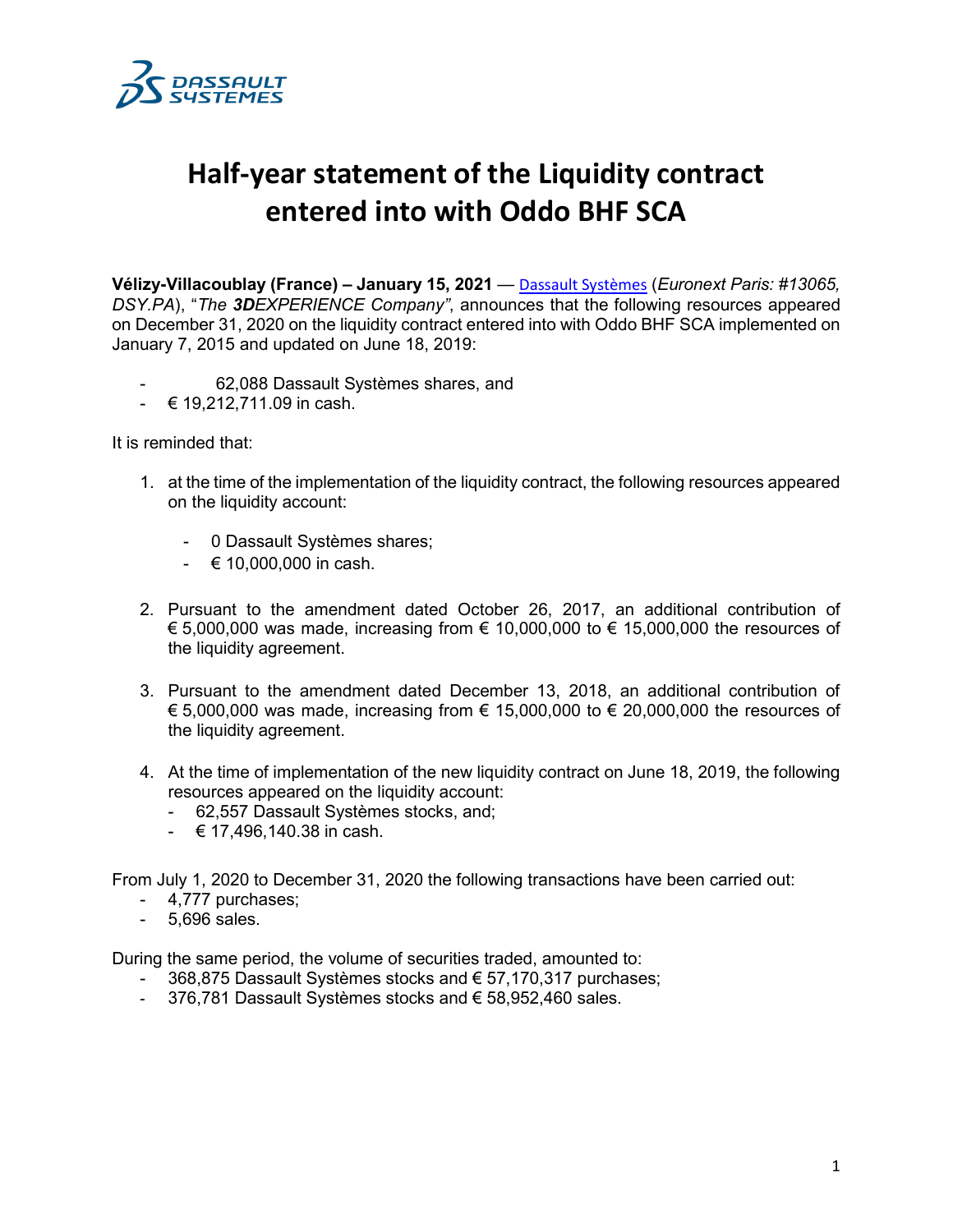

## **About Dassault Systèmes**

Dassault Systèmes, the **3D**EXPERIENCE Company, is a catalyst for human progress. We provide business and people with collaborative 3D virtual environments to imagine sustainable innovations. By creating virtual experience twins of the real world with our **3D**EXPERIENCE platform and applications, our customers push the boundaries of innovation, learning and production. Dassault Systèmes brings value to more than 270,000 customers of all sizes, in all industries, in more than 140 countries. For more information, visit [www.3ds.com](http://www.3ds.com/)

*3DEXPERIENCE, the Compass icon, the 3DS logo, CATIA, BIOVIA, GEOVIA, SOLIDWORKS, 3DVIA, ENOVIA, EXALEAD, NETVIBES, MEDIDATA, CENTRIC PLM, 3DEXCITE, SIMULIA, DELMIA, and IFWE are commercial trademarks or registered trademarks of Dassault Systèmes, a French "société européenne" (Versailles Commercial Register # 322 306 440), or its subsidiaries in the United States and/or other countries. All other trademarks are owned by their respective owners. Use of any Dassault Systèmes or its subsidiaries trademarks is subject to their express written approval.*

**Dassault Systèmes/Investors Relation** François-José BORDONADO Béatrix MARTINEZ +33 (0)1 61 62 69 24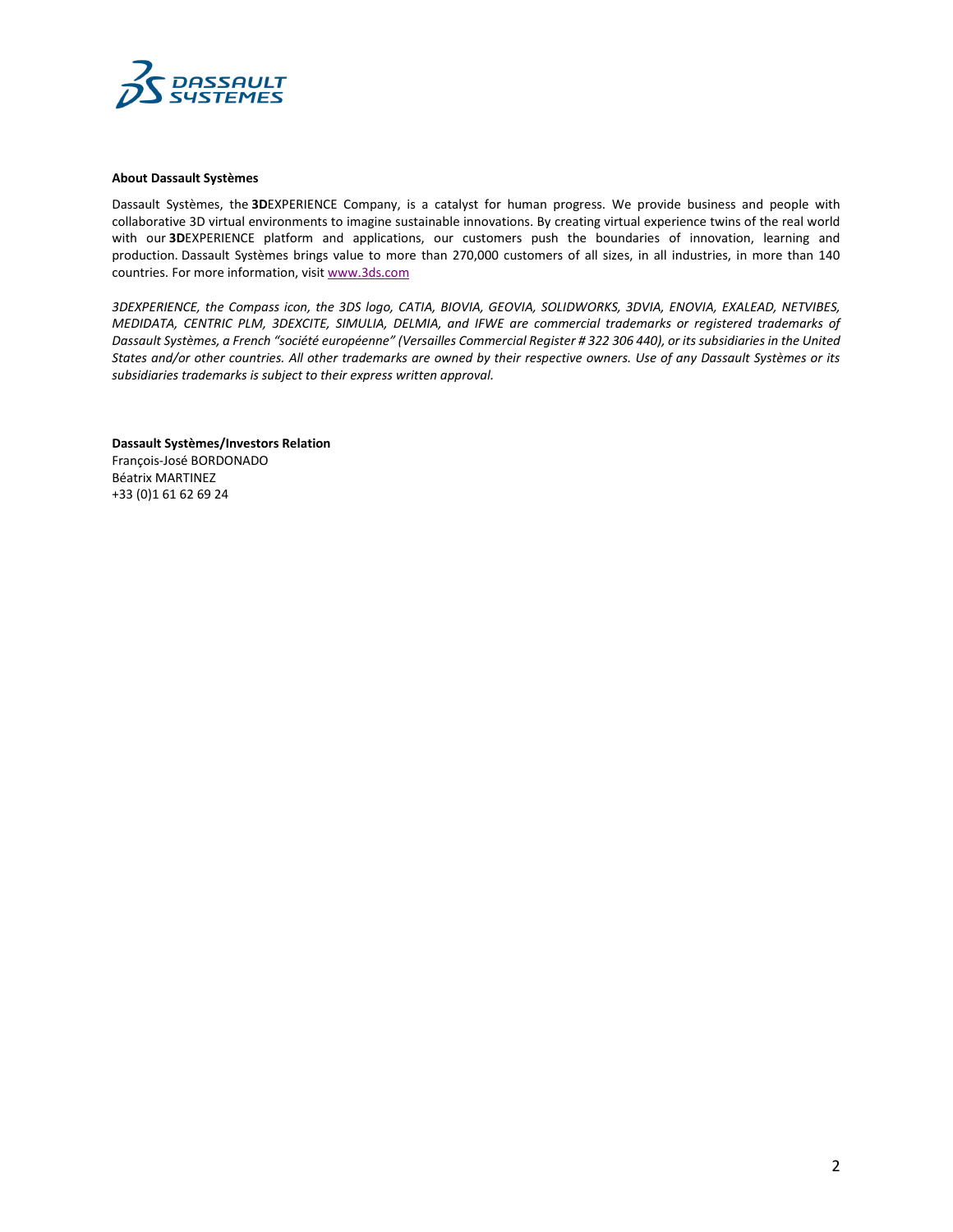

| <b>PURCHASES</b> |                                 |                               | <b>SALES</b>                    |                                 |                               |                                 |
|------------------|---------------------------------|-------------------------------|---------------------------------|---------------------------------|-------------------------------|---------------------------------|
| <b>Date</b>      | <b>Transactions</b><br>quantity | <b>Securities</b><br>quantity | <b>Capital in</b><br><b>EUR</b> | <b>Transactions</b><br>quantity | <b>Securities</b><br>quantity | <b>Capital in</b><br><b>EUR</b> |
| <b>Total</b>     | 4,777                           | 368,875                       | 57,170,317.30                   | 5,696                           | 376,781                       | 58,952,460.70                   |
| 01/07/2020       | 100                             | 5,000                         | 759,904.9                       | 37                              | 3,000                         | 460,041.4                       |
| 02/07/2020       | 142                             | 8,000                         | 1,220,779.2                     | 48                              | 3,000                         | 460,800.0                       |
| 03/07/2020       | 56                              | 3,500                         | 539,036.2                       | 11                              | 1,000                         | 154,574.0                       |
| 06/07/2020       | 00                              | 00                            | 00.0                            | 143                             | 7,000                         | 1,089,025.0                     |
| 07/07/2020       | 159                             | 11,000                        | 1,714,262.8                     | 00                              | 00                            | 00.0                            |
| 08/07/2020       | 08                              | 500                           | 77,502.5                        | 29                              | 2,000                         | 311,880.0                       |
| 09/07/2020       | 00                              | 00                            | 00.0                            | 143                             | 10,000                        | 1,585,565.8                     |
| 10/07/2020       | 17                              | 2,000                         | 313,300.0                       | 144                             | 5,000                         | 788,950.0                       |
| 13/07/2020       | 00                              | 00                            | 00.0                            | 83                              | 6,000                         | 946,103.8                       |
| 14/07/2020       | 57                              | 6,000                         | 919,650.0                       | 00                              | 00                            | 00.0                            |
| 15/07/2020       | 00                              | 00                            | 00.0                            | 108                             | 6,000                         | 926,856.9                       |
| 16/07/2020       | 49                              | 4,000                         | 607,950.4                       | 66                              | 4,000                         | 612,100.0                       |
| 17/07/2020       | 00                              | 00                            | 00.0                            | 27                              | 2,000                         | 309,806.0                       |
| 20/07/2020       | 00                              | 00                            | 00.0                            | 51                              | 4,500                         | 712,150.0                       |
| 21/07/2020       | 00                              | 00                            | 00.0                            | 41                              | 2,000                         | 325,250.0                       |
| 22/07/2020       | 61                              | 4,000                         | 638,300.0                       | 00                              | 00                            | 00.0                            |
| 23/07/2020       | 123                             | 13,500                        | 2,105,650.0                     | 00                              | 00                            | 00.0                            |
| 24/07/2020       | 74                              | 9,000                         | 1,344,191.3                     | 00                              | 00                            | 00.0                            |
| 27/07/2020       | 00                              | 00                            | 00.0                            | 53                              | 4,000                         | 595,445.0                       |
| 28/07/2020       | 27                              | 2,000                         | 298,700.0                       | 57                              | 4,000                         | 601,359.5                       |
| 29/07/2020       | 00                              | 00                            | 00.0                            | 59                              | 4,000                         | 605,452.3                       |
| 30/07/2020       | 42                              | 4,000                         | 609,166.3                       | 00                              | 00                            | 00.0                            |
| 31/07/2020       | 00                              | 00                            | 00.0                            | 27                              | 2,500                         | 385,175.0                       |
| 03/08/2020       | 10                              | 1,000                         | 153,150.0                       | 29                              | 2,500                         | 389,175.0                       |
| 04/08/2020       | 65                              | 5,000                         | 767,875.0                       | 00                              | 00                            | 00.0                            |
| 06/08/2020       | 29                              | 2,500                         | 377,125.0                       | 12                              | 1,000                         | 152,950.0                       |
| 07/08/2020       | 00                              | 00                            | 00.0                            | 29                              | 2,500                         | 378,875.0                       |
| 10/08/2020       | 80                              | 7,000                         | 1,051,275.0                     | 11                              | 1,000                         | 151,000.0                       |
| 11/08/2020       | 00                              | 00                            | 00.0                            | 49                              | 3,500                         | 530,625.0                       |
| 12/08/2020       | 00                              | 00                            | 00.0                            | 22                              | 2,500                         | 381,275.0                       |
| 13/08/2020       | 34                              | 2,500                         | 381,900.0                       | 45                              | 3,641                         | 559,839.0                       |
| 14/08/2020       | 107                             | 10,000                        | 1,513,625.0                     | 14                              | 2,000                         | 303,350.0                       |
| 17/08/2020       | 01                              | 01                            | 150.4                           | 13                              | 1,110                         | 168,511.1                       |
| 18/08/2020       | 13                              | 2,001                         | 302,751.9                       | 13                              | 1,501                         | 229,426.9                       |
| 19/08/2020       | 03                              | 1,001                         | 151,851.5                       | 52                              | 6,001                         | 919,251.5                       |
| 20/08/2020       | 40                              | 3,501                         | 526,876.2                       | 01                              | 01                            | 151.2                           |
| 21/08/2020       | 01                              | 01                            | 151.3                           | 16                              | 2,001                         | 304,251.3                       |
| 24/08/2020       | 00                              | 00                            | 00.0                            | 37                              | 8,200                         | 1,274,475.8                     |
| 25/08/2020       | 25                              | 2,000                         | 310,000.0                       | 43                              | 2,000                         | 312,531.2                       |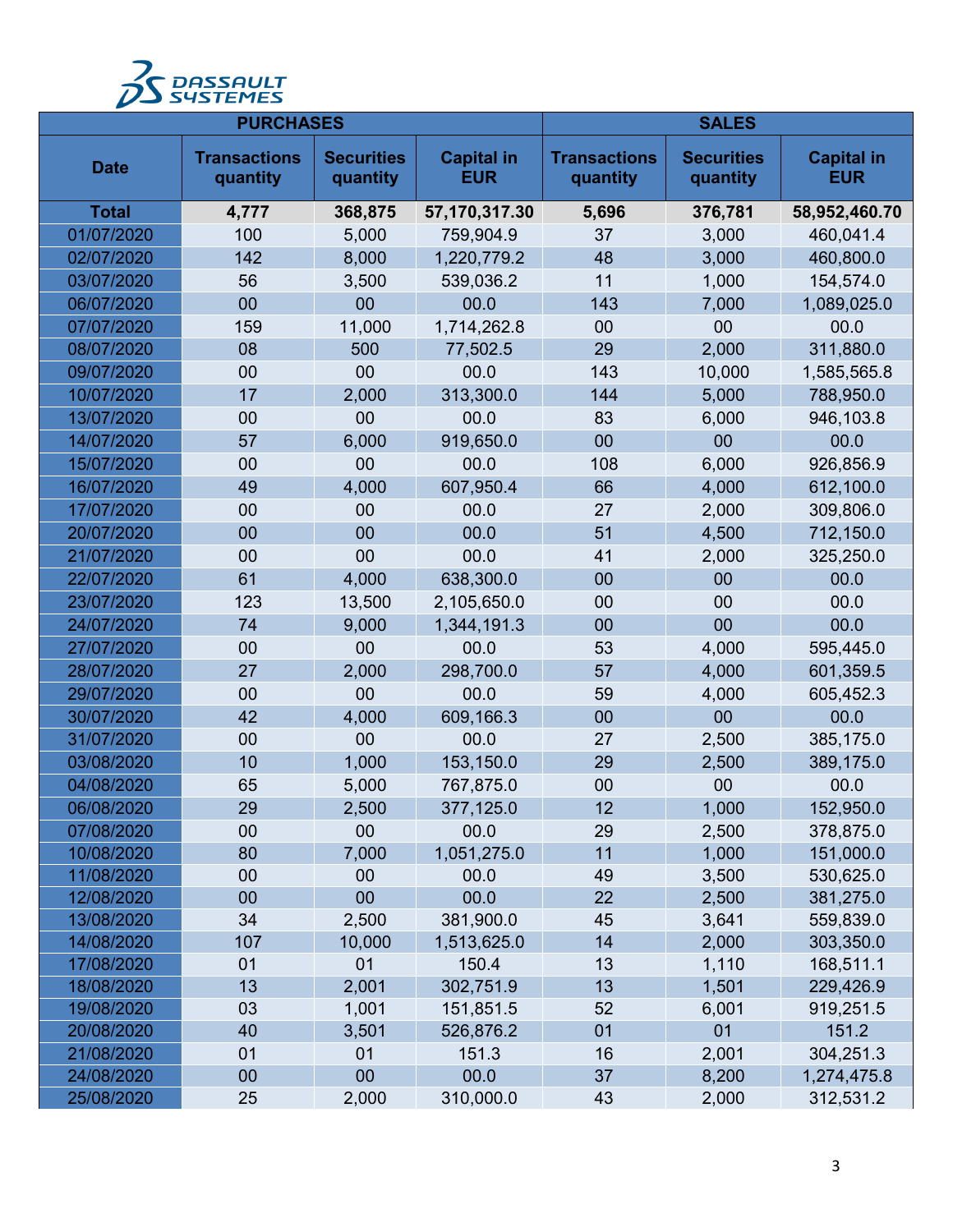

| <b>PURCHASES</b> |                                 |                               | <b>SALES</b>                    |                                 |                               |                                 |
|------------------|---------------------------------|-------------------------------|---------------------------------|---------------------------------|-------------------------------|---------------------------------|
| <b>Date</b>      | <b>Transactions</b><br>quantity | <b>Securities</b><br>quantity | <b>Capital in</b><br><b>EUR</b> | <b>Transactions</b><br>quantity | <b>Securities</b><br>quantity | <b>Capital in</b><br><b>EUR</b> |
| 26/08/2020       | 35                              | 2,500                         | 389,125.0                       | 68                              | 5,000                         | 785,000.0                       |
| 27/08/2020       | 31                              | 2,000                         | 315,650.0                       | 15                              | 2,000                         | 318,950.0                       |
| 28/08/2020       | 56                              | 6,000                         | 945,025.0                       | 72                              | 2,000                         | 316,514.8                       |
| 31/08/2020       | 19                              | 2,000                         | 315,800.0                       | 109                             | 4,000                         | 635,588.1                       |
| 01/09/2020       | 02                              | 2,000                         | 318,000.0                       | 45                              | 8,000                         | 1,281,800.0                     |
| 02/09/2020       | 00                              | 00                            | 00.0                            | 79                              | 4,000                         | 642,219.4                       |
| 03/09/2020       | 136                             | 11,500                        | 1,826,800.0                     | 00                              | 00                            | 00.0                            |
| 04/09/2020       | 97                              | 7,000                         | 1,074,250.0                     | 00                              | 00                            | 00.0                            |
| 07/09/2020       | 00                              | 00                            | 00.0                            | 79                              | 7,000                         | 1,081,500.0                     |
| 08/09/2020       | 103                             | 8,000                         | 1,227,483.3                     | 48                              | 3,000                         | 461,950.0                       |
| 09/09/2020       | 00                              | 00                            | 00.0                            | 87                              | 5,000                         | 775,338.0                       |
| 10/09/2020       | 17                              | 2,000                         | 310,950.0                       | 20                              | 2,000                         | 313,400.0                       |
| 11/09/2020       | 77                              | 3,000                         | 469,921.9                       | 00                              | 00                            | 00.0                            |
| 14/09/2020       | 00                              | 00                            | 00.0                            | 13                              | 1,000                         | 156,950.0                       |
| 16/09/2020       | 00                              | 00                            | 00.0                            | 162                             | 9,000                         | 1,437,582.4                     |
| 17/09/2020       | 87                              | 7,000                         | 1,106,150.0                     | 39                              | 3,000                         | 476,550.0                       |
| 18/09/2020       | 00                              | 00                            | 00.0                            | 147                             | 8,000                         | 1,281,500.0                     |
| 21/09/2020       | 121                             | 9,000                         | 1,421,600.0                     | 00                              | 00                            | 00.0                            |
| 22/09/2020       | 07                              | 1,000                         | 157,550.0                       | 71                              | 7,000                         | 1,120,500.0                     |
| 23/09/2020       | 00                              | 00                            | 00.0                            | 32                              | 2,000                         | 319,200.0                       |
| 24/09/2020       | 137                             | 8,000                         | 1,250,300.0                     | 62                              | 6,000                         | 941,026.7                       |
| 25/09/2020       | 78                              | 5,000                         | 780,435.0                       | 22                              | 2,000                         | 315,043.5                       |
| 28/09/2020       | 00                              | 00                            | 00.0                            | 50                              | 3,000                         | 480,107.2                       |
| 29/09/2020       | 27                              | 2,000                         | 320,115.9                       | 111                             | 3,000                         | 483,500.0                       |
| 30/09/2020       | 72                              | 4,000                         | 638,892.5                       | 00                              | 00                            | 00.0                            |
| 01/10/2020       | 00                              | 00                            | 00.0                            | 32                              | 3,100                         | 500,300.0                       |
| 02/10/2020       | 116                             | 8,000                         | 1,271,800.0                     | 00                              | 00                            | 00.0                            |
| 05/10/2020       | 67                              | 2,000                         | 316,409.0                       | 121                             | 6,000                         | 958,222.4                       |
| 06/10/2020       | 110                             | 8,090                         | 1,281,333.0                     | 00                              | 00                            | 00.0                            |
| 07/10/2020       | 57                              | 4,040                         | 623,630.0                       | 00                              | 00                            | 00.0                            |
| 08/10/2020       | 25                              | 1,000                         | 155,990.6                       | 70                              | 4,160                         | 656,825.5                       |
| 09/10/2020       | 00                              | 00                            | 00.0                            | 115                             | 8,040                         | 1,285,148.1                     |
| 12/10/2020       | 00                              | 00                            | 00.0                            | 23                              | 2,192                         | 355,376.8                       |
| 13/10/2020       | 108                             | 6,408                         | 1,025,461.6                     | 51                              | 2,000                         | 321,900.0                       |
| 14/10/2020       | 35                              | 4,000                         | 641,900.0                       | 27                              | 2,000                         | 323,500.0                       |
| 15/10/2020       | 84                              | 7,500                         | 1,180,475.0                     | 00                              | 00                            | 00.0                            |
| 16/10/2020       | 06                              | 1,500                         | 237,750.0                       | 140                             | 7,500                         | 1,196,416.4                     |
| 19/10/2020       | 00                              | 00                            | 00.0                            | 72                              | 4,000                         | 644,036.7                       |
| 20/10/2020       | 90                              | 6,000                         | 949,100.0                       | 00                              | 00                            | 00.0                            |
| 21/10/2020       | 91                              | 5,000                         | 780,100.0                       | 81                              | 5,000                         | 785,517.4                       |
| 22/10/2020       | 59                              | 11,000                        | 1,658,500.0                     | 85                              | 5,000                         | 760,700.0                       |